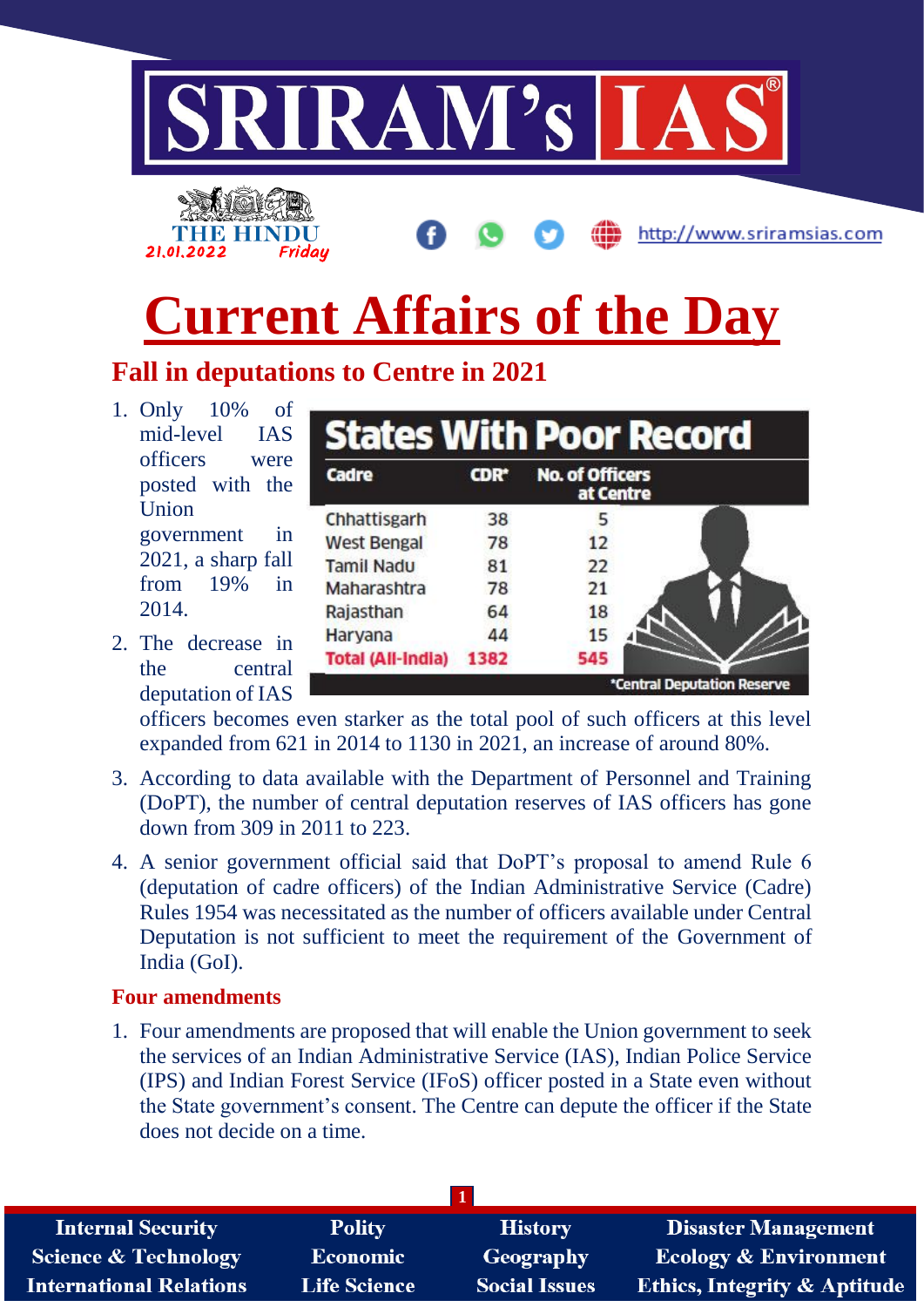

- 2. The official stated that the existing rules did not have specific provisions to cater to situations when services of an All India Service (AIS) officer may be warranted in the Centre to meet specific situations such as a major disaster or national security.
- 3. "Similarly, services of an AIS officer with specific domain expertise may be required for any important time-bound flagship programme or project. The extant Cadre Rules do not have specific provisions to cater to such situations, which have now been proposed through these amendments," the official explained.
- 4. The total strength of any cadre is calculated by including central deputation reserve (CDR), which is around 40% of the sanctioned posts.

# **CDR obligations**

- 1. "However, a trend of decreasing representation of IAS officers up to jointsecretary level has been noticed as most of the States are not meeting their CDR obligations and the number of officers sponsored by the States to serve the Union government are much less than the reserve," said the official.
- 2. The CDR utilisation has gone down from 25% in 2011 to 18% presently.

# **Environment Ministry plan to rank States draws ire**

1. A proposal by the Union Environment Ministry to "rank" and "incentivise" States on how quickly they could give environmental clearances to proposed infrastructure projects has drawn fire from environmentalists on the grounds that it contravenes basic principles of environmental regulation.



**Internal Security Science & Technology International Relations** 

**Polity Economic Life Science** 

**History** Geography **Social Issues** 

**2**

**Disaster Management Ecology & Environment Ethics, Integrity & Aptitude**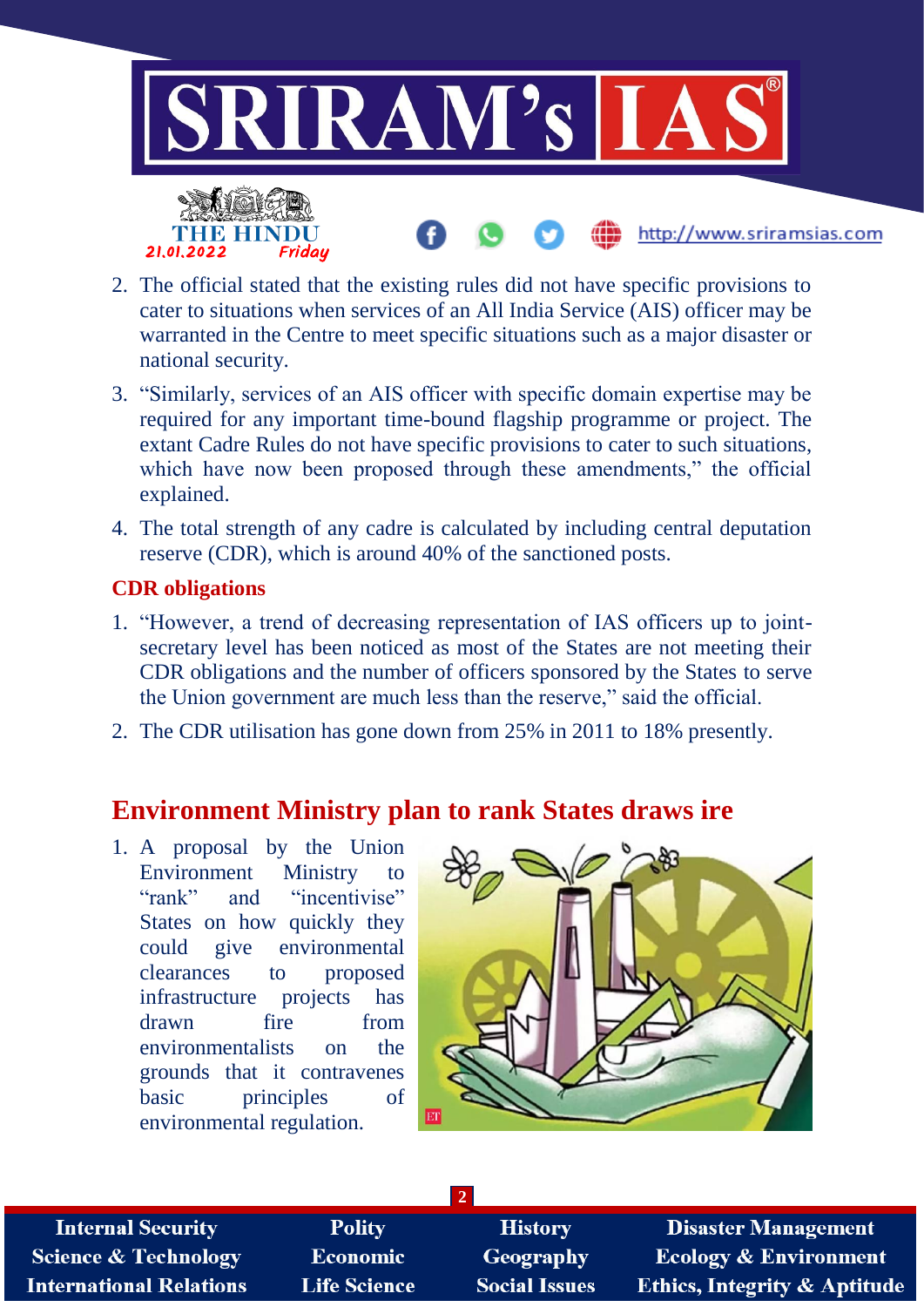

- 2. A note to States by the Union Environment Ministry spells out seven criteria to rate State Environmental Impact Assessment Agencies (SEIAA) on "transparency, efficiency and accountability".
- 3. On a scale of seven, an SEIAA, for instance, gets two marks for granting a clearance in less than 80 days, one mark for within 105 days and no marks for more.
- 4. If less than 10% of the projects for scrutiny prompted a site visit by committee members, to examine ground conditions, an SEIAA would get one mark.
- 5. More than 20%, on the other hand, would be a demerit or zero marks. SEIAA with a score of seven or more would be rated 'five star.'

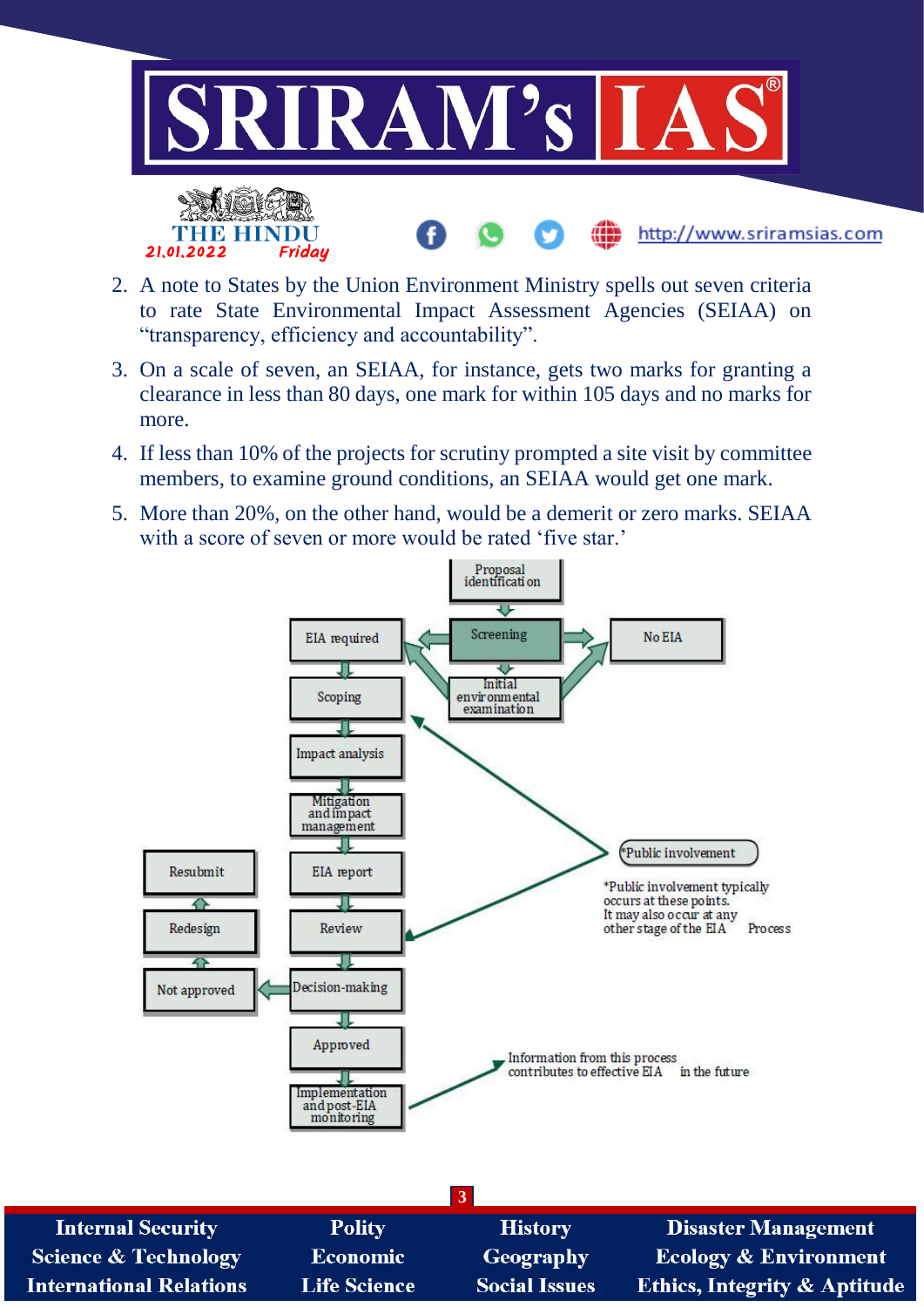



http://www.sriramsias.com

#### **'Violative proposal'**

- 1. The Legal Initiative for Forest on Environment (LIFE), a prominent environment organisation, described the proposal as "violative" of the Environment (Protection) Act.
- 2. "A perusal of the criteria reveals that greater weightage is given for projects where due diligence is less. SEIAA members should sit in the confines of conference rooms take decisions and earn high marks.
- 3. The process ensures that the aim will be to clear projects in the shortest possible time.
- 4. The task of the SEIAA is to undertake a 'detailed scrutiny' whereas this notification makes them rubber stamp authorities," a statement noted.
- 5. Ministry officials told that the ranking criteria were not intended to accelerate the speed with which clearances were accorded but to encourage the SEIAA to make quicker decisions on approving or rejecting a project, and adhere to timelines already specified by the provisions of the Act.
- 6. Experts on environmental law and governance matters noted that the rating system "seriously limited SEIAA members from exercising their scientific, legal and administrative knowledge." By stressing "quick and efficient clearance" the process undermined scientific rigour in the decision making process.

#### **Category A and B**

- 1. All proposed infrastructure projects above a certain size with a potential to significantly alter the natural environment must be first approved by an SEIAA, that consists of State officers and independent experts.
- 2. Projects that are even bigger or involve forest land called category A —– must be cleared by a committee of experts constituted by the Centre.
- 3. SEIAA projects are category B and relatively smaller though they make up the bulk of projects that are presented for approval.
- 4. 'B' category projects include the bulk of building and construction, small mining, and small industry projects and are considered to be 'less polluting.'
- 5. The project appraisal process is an online process where aspirant companies must upload documents on a portal called Parivesh.

| <b>Internal Security</b>        | <b>Polity</b>       | <b>History</b>       | <b>Disaster Management</b>              |  |  |
|---------------------------------|---------------------|----------------------|-----------------------------------------|--|--|
| <b>Science &amp; Technology</b> | Economic            | <b>Geography</b>     | <b>Ecology &amp; Environment</b>        |  |  |
| <b>International Relations</b>  | <b>Life Science</b> | <b>Social Issues</b> | <b>Ethics, Integrity &amp; Aptitude</b> |  |  |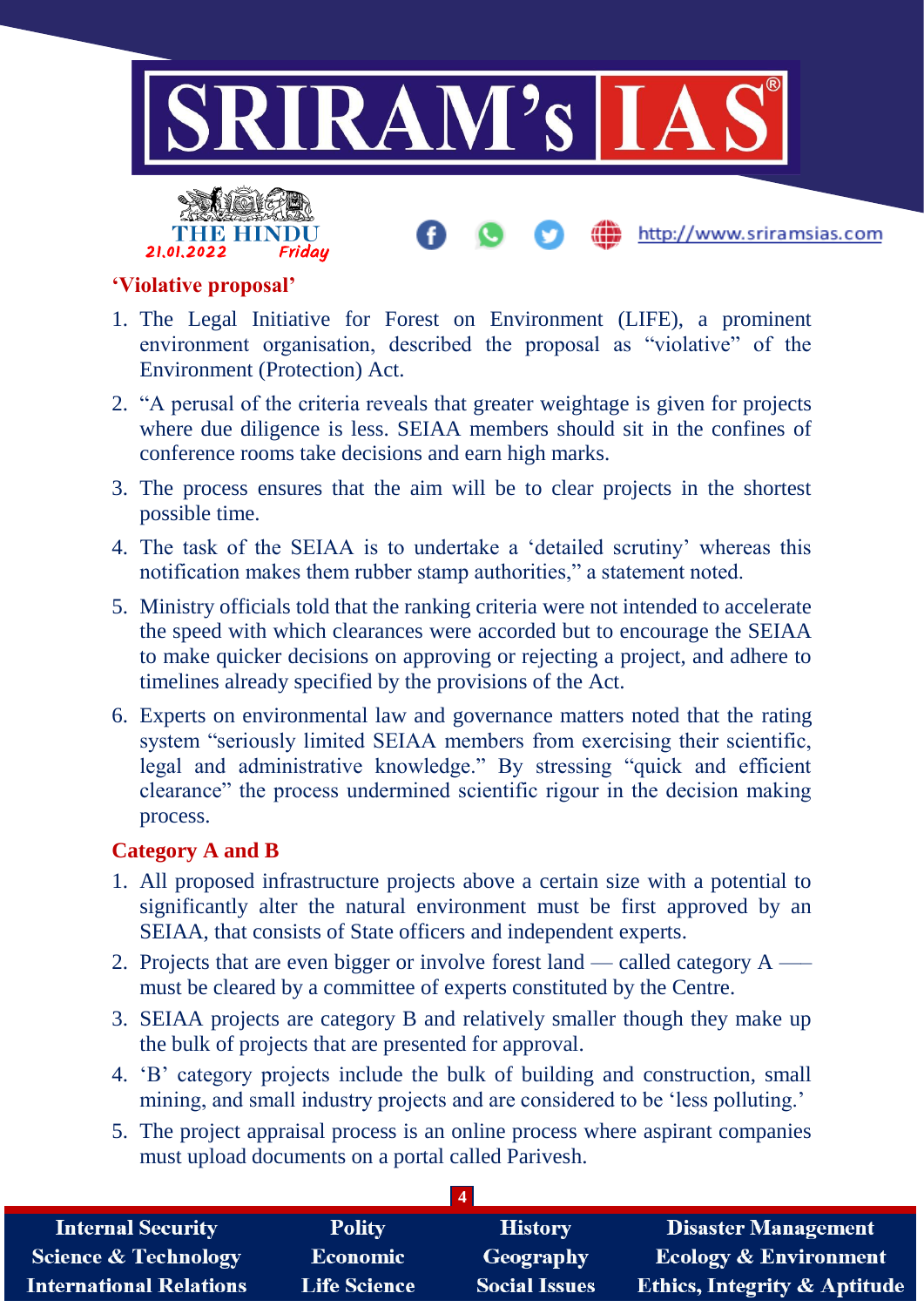





# **Learning crisis in schools demands urgent interventions, radical reorientation from governments, educators**

## **Recovery in the classroom**

1. Two years into the Covid-19 pandemic, a recovery that also needs critical attention is in the classroom. India has seen one of the longest school closures in the world.



2. The pivot to digital

learning has locked vast numbers of underprivileged schoolchildren out of the classroom, and online classes have struggled to replace the experience and quality of teaching in a physical classroom. This is adding up to a grave learning crisis.

- 3. A study carried out in January 2021 in five states by a research group from Azim Premji University found not only clear evidence of learning loss but an alarming regression in children's foundational abilities — to read, to understand what they are reading or do simple sums.
- 4. A report in this newspaper has pointed to more evidence over a third of Class X students in Gujarat needed grace marks to be promoted to the next class. Worryingly, this suggests that the deficit is not restricted to primary school, but is also showing up in higher classes.
- 5. A field assessment carried out by Pratham-ASER in Karnataka in March 2021 had revealed, for instance, that only 66.4 per cent of Class VIII students could read a Class III textbook, compared to 70 per cent three years ago.
- 6. If not arrested, the slide in learning, at this scale, has grim consequences for the young, and is likely to push them out of education entirely and stunt their future income opportunities significantly.

| <b>Internal Security</b>        | <b>Polity</b>       | <b>History</b>       | <b>Disaster Management</b>              |
|---------------------------------|---------------------|----------------------|-----------------------------------------|
| <b>Science &amp; Technology</b> | <b>Economic</b>     | <b>Geography</b>     | <b>Ecology &amp; Environment</b>        |
| <b>International Relations</b>  | <b>Life Science</b> | <b>Social Issues</b> | <b>Ethics, Integrity &amp; Aptitude</b> |